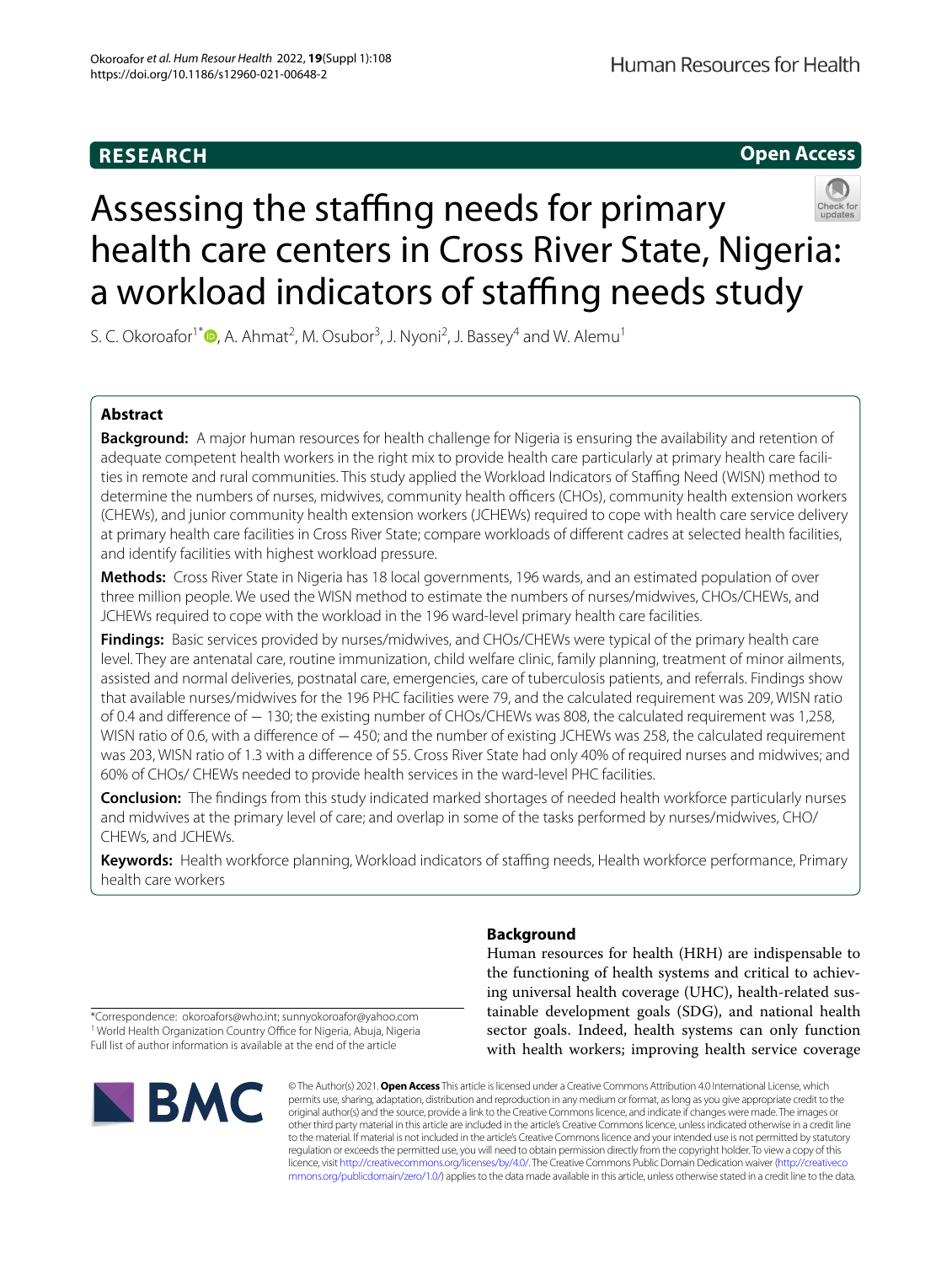and realizing the right to the highest attainable standard of health depend on their availability, accessibility, acceptability, and quality [\[1\]](#page-8-0).

Globally, the health sector requires large numbers of skilled and unskilled health workers to provide safe health services. The numbers of qualified health workers are often inadequate and a major challenge to the global public health community [\[2](#page-8-1)]. Hence, effective HRH planning and management are at the fore of the strategic responsibilities of policymakers and health care managers [\[1](#page-8-0)].

Threats to health security are greater in African countries, particularly for the poor in rural and remote communities, poverty juxtaposes malnutrition, low access to health services, lack of clean water, and other necessities [[3](#page-8-2)]. Primary health care (PHC) services are important to solving the basic health needs of populations at this level. However, health workers are sometimes reluctant to work at primary health care facilities of rural and remote communities due to inadequate or no housing, electricity, clean water, basic means of transport, and lack of essential equipment to perform functions  $[4]$  $[4]$ . These conditions are daunting often leading to exit from the job and the community.

Typically, HRH planning and management strives to have the right numbers of people with the right skills, in the right places, at the right times with the right attitude, doing the right jobs, at the right costs, and with the right outputs [\[5](#page-8-4)]. It entails thinking in advance and predicting the numbers and quality of human resources required to provide quality services in the short and medium-term to achieve health system goals  $[1]$  $[1]$ . These are done taking into account the health, social and economic needs of health workers.

A major challenge for Nigeria is ensuring the availability and retention of adequate competent HRH in the right mix to provide health care services. Most rural and deprived communities do not have access to basic health care because of insufficient caregivers. Hence, the Nigerian HRH policy focuses on training and equitably distributing frontline health care workers across the federation comprising 36 states, and the Federal Capital Territory, and 774 local government areas (LGAs) [\[6](#page-8-5)]. Many of the local governments are rural and remote, and over 50% of the population lives in these areas, the burden of disease is high, and basic social amenities low. Primary health care is the frst point of entry into the health system; nurses, midwives, community health officers (CHOs) community health extension workers (CHEWs), junior community extension workers (JCHEWs) provide basic health care services.

The nation faces low stock of health professionals; inequitable distribution of health workers; and disparities in health worker densities between urban and rural communities, geographical location, and among the three levels of health care  $[6]$  $[6]$ . This applies to many states in the country including Cross River State.

Reports show that in 2012, Nigeria had 148,291 nurses, and 101,275 midwives; translating to 249,560 nurses and midwives, with a density of 1.5 nurses and midwives per 10,000 population. For the Community Health Practitioners (CHPs), 5986 CHOs, with a density of 0.4 per 10,000 population,; CHEWs, 42,938, density of 2.5 per 10,000 population; JCHEWs, 28,458, density of 1.7 per 10,000 population [[7\]](#page-9-0). Cross River State had the lowest density for nurses and midwives 11.9 to 100,000 population when compared with other States within the region [[7,](#page-9-0) [8](#page-9-1)].

The Federal Ministry of Health (FMOH) argues that Human Resource for Health Planning (HRHP) is not integrated because of weakness in coordination and lack of integrated planning framework; health facilities use staffing norm based on population ratio; and deployment planning systems are weak in generating and applying results of studies in staf deployment afecting the equitable distribution of available health workers [[6,](#page-8-5) [8](#page-9-1)].

The Cross River State government and senior health officials at different levels supported the application of the Workload Indicators of Stafng Need (WISN) method to improve HRH planning and management and increase access to health care services for people in rural and deprived communities. This study was to determine the number of frontline health workers, nurses/midwives, CHOs/CHEWs, and JCHEWs required to cope with the delivery of health services at primary health care facilities in Cross River State; compare workloads of different cadres within selected health facilities, and identify facilities with highest workload pressure.

#### **Workload indicators of stafng need**

The World Health Organization introduced the WISN method in the 1990s to enhance processes for planning and managing human resources for health. It is a methodical approach that deepens health care managers' understanding of services, their delivery, and inherent complexities; and captures perspectives of health workers on the quantity and quality of services. It is a veritable tool that helps health care managers determine the numbers of health care workers required for the workload of a facility, and the workload pressure, using existing health facility data. Useful for staffing decision-making at every level of the health system; simple, acceptable to health service managers; easy for non-medical health managers to understand; and provides realistic practical targets for budgeting and resource allocation.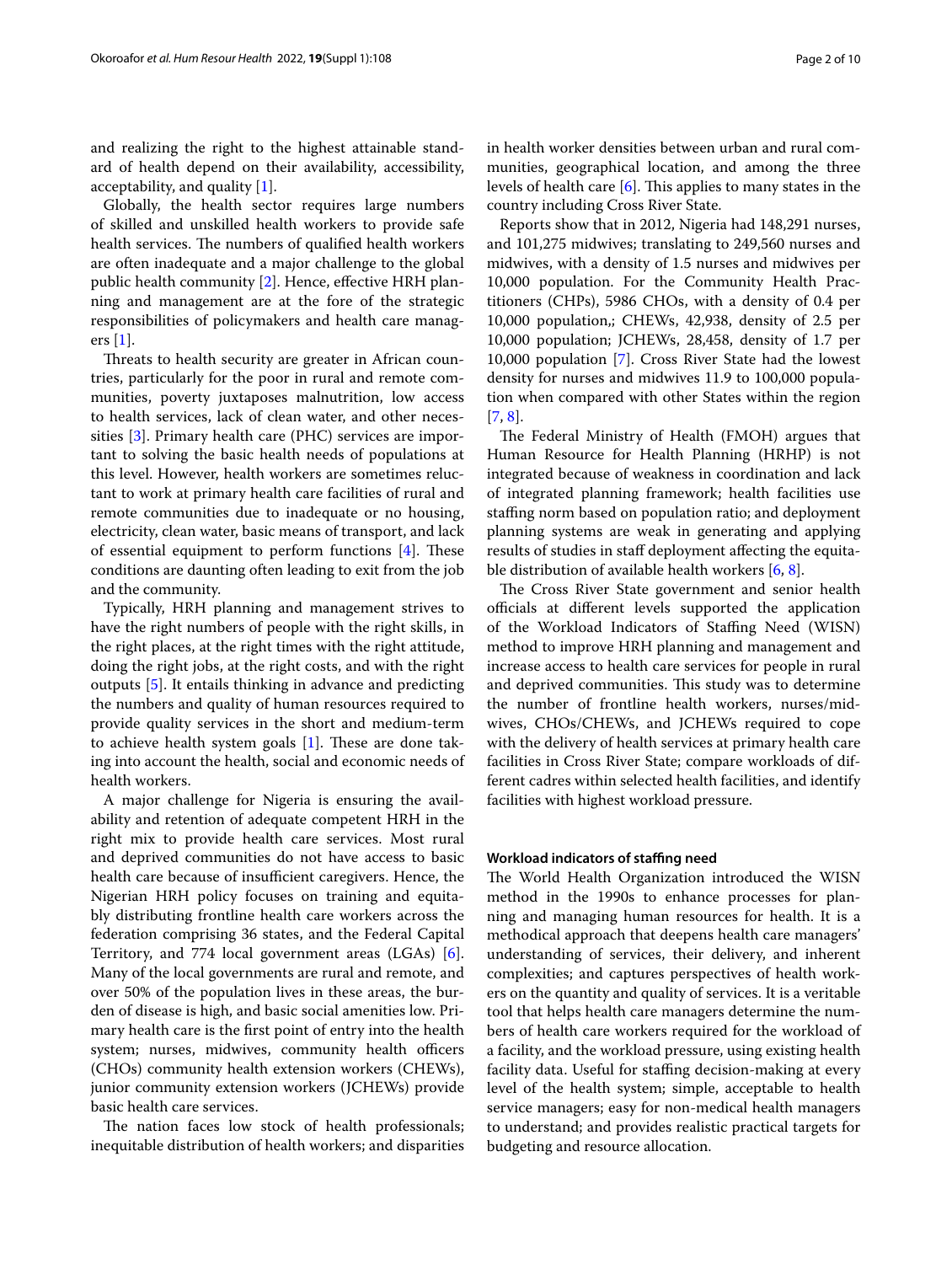The implementation process involves eight steps: determining priority health workers and type of health facilities for the study; estimating available working time; defning workload components; setting activity standards; establishing standard workloads; calculating allowance factors; using WISN to determine staf requirements; and analyzing and interpreting WISN results [\[5\]](#page-8-4). Today several countries particularly in developing countries are applying WISN to improve human resources for health planning and management [\[9](#page-9-2), [10\]](#page-9-3).

# **Methods**

## **Setting and design**

Cross River State is in the Niger Delta region of Nigeria, has 18 LGAs, 196 wards, and an estimated population of over three million people. The study took place between February 2016 and September 2018; and involved a review of health facility records, ministry records, and key informant interviews. Senior health care managers were eager to cover the State, hence we purposively selected 196 ward-level PHC facilities. The study used WISN to estimate the numbers of nurses, midwives, CHOs, CHEWs, and JCHEWs required to cope with the workload at the selected primary health care facilities.

Introducing a new approach to HRH planning and management required sensitization and training of key stakeholders at diferent levels of the health system. We ensured that health system policymakers and managers at the federal, state, and local government levels understood the WISN method, process of application, and expected benefits. This made the process highly participatory involving senior, middle, and operational health managers. We held sensitization meetings and training for senior officers of the health sector at the federal, state, and local government levels. This ensured that the policymakers and managers understood the rudiments of the WISN process, strengths, weaknesses, and usefulness of results in HRH planning and management.

We constituted and trained three WISN implementation groups: the State Steering Committee (SSC); Technical Task Force (TTF)/WISN Study Group (WSD); and three cadre-specifc Expert Working Groups (EWGs) one group each for the nurses and midwives, CHOs and CHEWs and the JCHEWs. The groups comprised senior administrative officers of the State Ministry of Health (SMOH), State Primary Health Care Development Agency (SPHCDA), PHC Care Coordinators, representatives of health training institutions for nurses, midwives, and community health practitioners; representatives of professional associations; and experienced senior PHC workers still delivering services at the PHC facilities.

Each EWG defned the workload components for a specifc cadre—the health services, support services,

and additional activities—and set service, category, and individual activity standards for the workload groups. Consensus and pre-validation occurred during plenary sessions. A separate cadre-specifc EWG validated the workload components and activity standards.

## **Data collection and analysis**

The Technical Task Force (TTF) and PHC coordinators conducted a pilot test of the data collection process using (5 randomly selected health facilities in rural and urban communities. The process included a desk review of Cross River State public service rules and key informant interviews using an open-ended questionnaire to obtain information on working hours per day, working days per week, public holidays, approved sick leave days, and the average number of days that health workers are away on training organized by government and development partners. Data on the health service activities were obtained from the national district health information system (DHIS) platform using a questionnaire. This was informed by a previous WISN study that established the DHIS as a reliable and readily available source of health service statistics needed for the conduct of WISN [\[9](#page-9-2)]. The pilot process served to validate the identified health service, additional and support activities and activity standards, identify the other data sources for the study and triangulate the statistics from health service activities obtained from the DHIS and national health management information system (NHMIS) monthly summary form (MSF). Following the pilot, no changes were made to the workload activities and standards, and the data collection process and tool were replicated in the 196 ward-level PHCs in Cross River State.

All data inputs were entered in the WISN software with the WISN results obtained.

#### **Findings**

# **Available working time, workload components, and activity standards**

In Cross River State, nurses, midwives, CHOs, and CHEWs were on duty for 5 days in a week and 8 h per day. They are entitled to 30) days of annual leave and seven (7) days of sick leave. In addition, they also took 13 days to observe public holidays, an average of 2 days of special no notice leave; and 30 days of training. The JCHEWS worked e5 days a week and 8 h per day; are entitled to 21 days annual leave and 7 days of sick leave; and observed 13 days for public holidays, 2 days of special no notice leave; and also, 30 days for training. Based on these, the calculated AWT for nurses, midwives, CHOs, and CHEWS was 35.6 weeks, 178 days, and 1424 h; and that of JCHEWS was 37.4 weeks, 187 days, and 1496 h (Table [1\)](#page-3-0).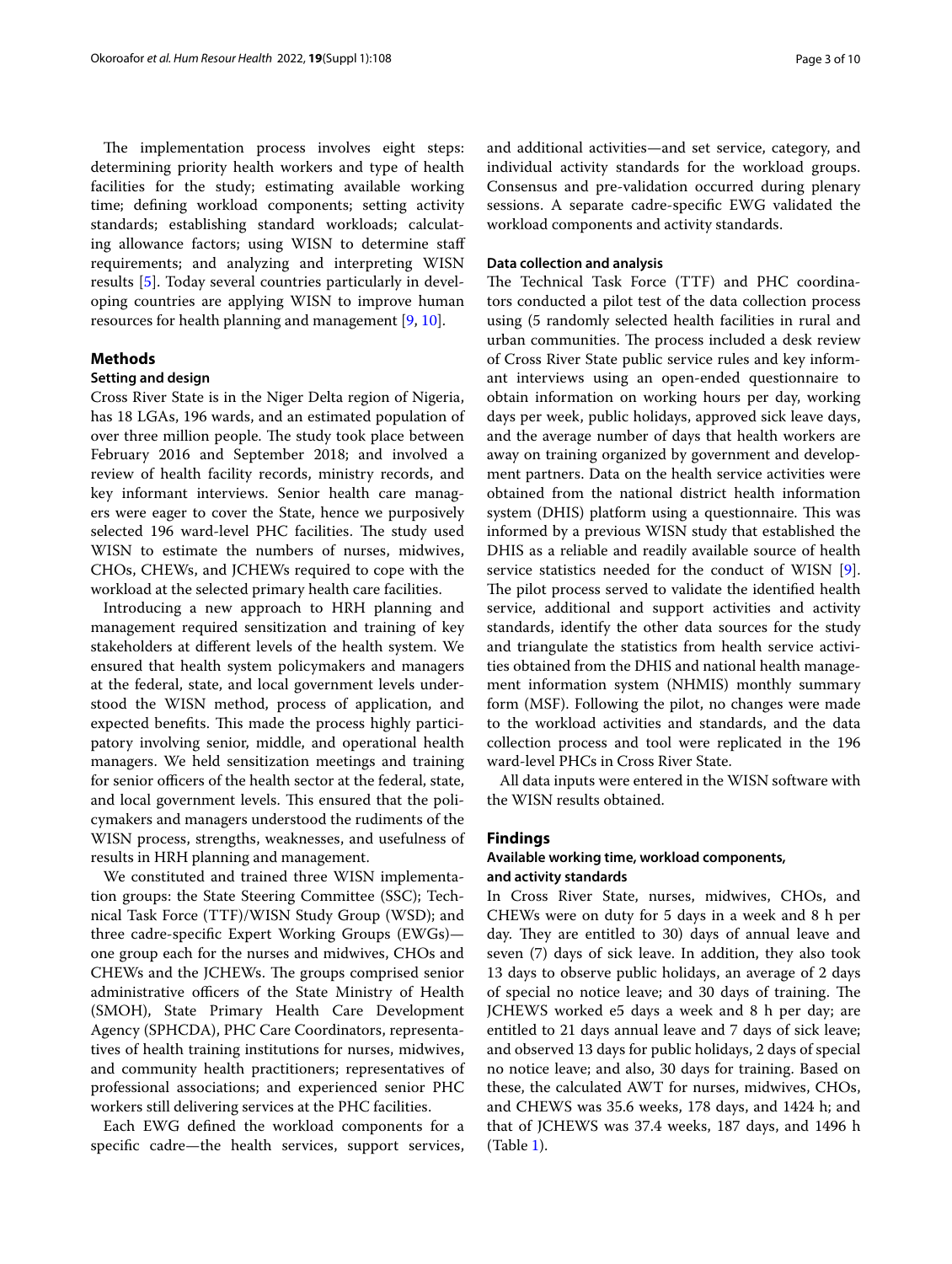| Table 1 Available working time for nurses, midwives,                                                                                             |          |                                       | CHOs, CHEWs and JCHEWs |                    |            |                            |          |                            |                          |
|--------------------------------------------------------------------------------------------------------------------------------------------------|----------|---------------------------------------|------------------------|--------------------|------------|----------------------------|----------|----------------------------|--------------------------|
| Cadre                                                                                                                                            | per week | Working days Working hours<br>per day | Annual leave           | holidays<br>Public | Sick leave | notice leave<br>Special no | per year | Training days AWT in weeks | AWT in days AWT in hours |
| lurses/midwives                                                                                                                                  |          |                                       | Z                      |                    |            |                            |          | 35.6                       | 1424                     |
| CHO/CHEWS                                                                                                                                        |          |                                       | 20                     |                    |            |                            |          | 35.6                       | 1424                     |
| CHEWS                                                                                                                                            |          |                                       |                        | m                  |            |                            |          | 37.4                       | 1496                     |
| AWT available working time, CHO Community Health Officer, CHEW Community Health Extension Worker, JCHEW Junior Community Health Extension Worker |          |                                       |                        |                    |            |                            |          |                            |                          |

<span id="page-3-0"></span>Table 1 Available working time for nurses, midwives, CHOs, CHEWs and JCHEWs

AWT available working time, CHO Community Health Officer, CHEW Community Health Extension Worker, JCHEW Junior Community Health Extension Worker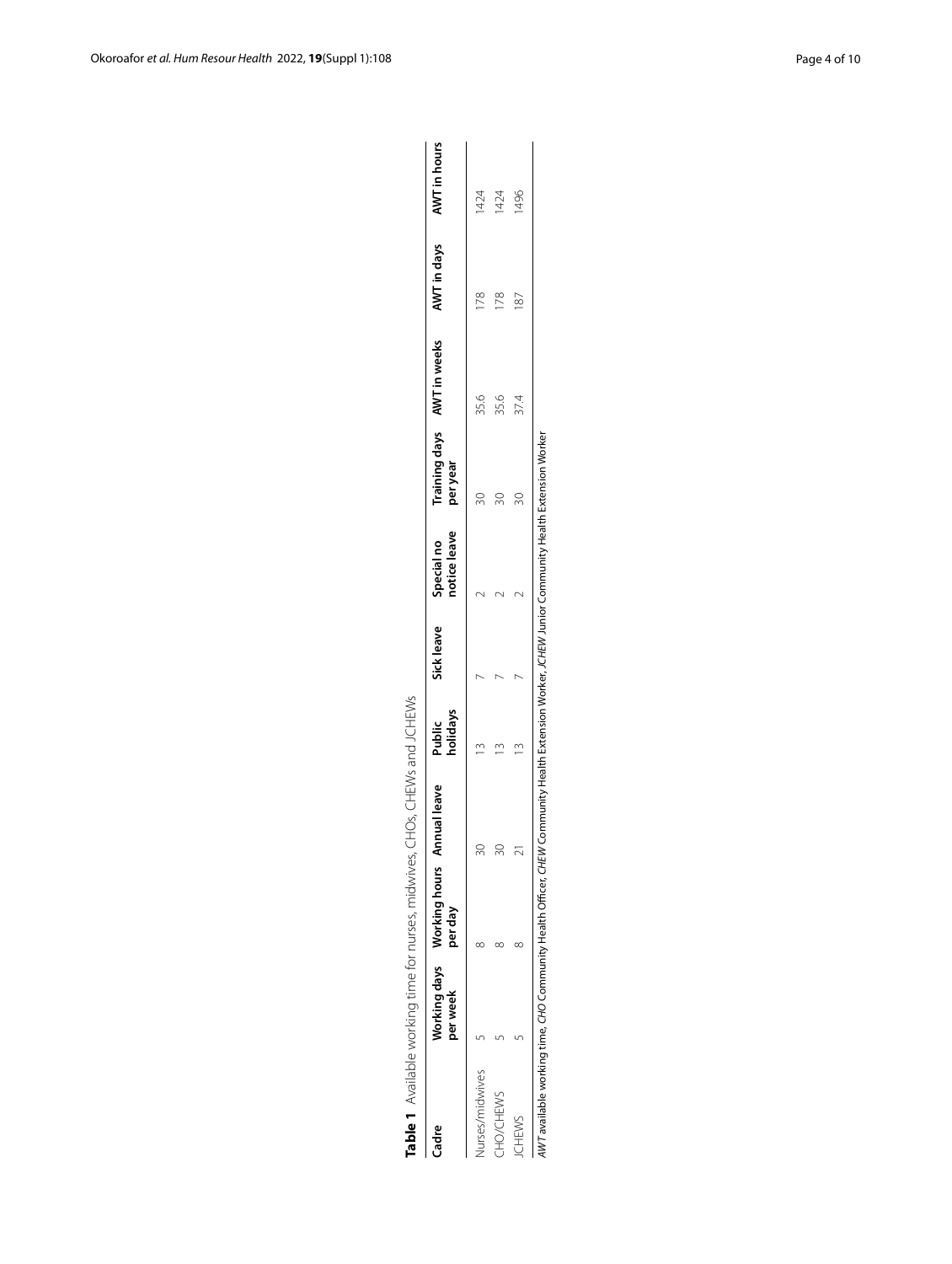Basic services for nurses/midwives, and CHOs/CHEWs were antenatal care, routine immunization, child welfare clinic, family planning, treatment of minor ailments, deliveries (normal and assisted), postnatal care, emergencies, care of tuberculosis patients, and referrals. The time each cadre spent on activities varied, but normal and assisted deliveries by nurse/midwives and CHOs/CHEWs took the longest time from 75 to 160 min per patient. Nurses/midwives, CHO/CHEWs, and JCHEWs were involved and spent nearly the same time on an antenatal clinic, 50, 40, and 30 min per patient; routine immunization, 27, 23, 20 min per patient; and child health clinic, 35, 40, and 42 min per patient. For the treatment of minor ailments, the CHO/CHEWS spent 62 min per patient; and JCHEWS, 61 min per patient spent much longer time than the nurses/midwives, 27 min per patient (Table [2](#page-4-0)).

Validated support activities include community mobilization and education, time ranged from 3 h per month for nurses/midwives, 4 h for CHOs/CHEWs, and 8 h per month for JCHEWs. Others were group health education, community development committee, and ward development committee meetings (Table [3](#page-5-0)). Additional activities for nurses/ midwives, and CHOs/CHEWs were largely performed by heads of units. For instance, nurses/midwives spent 32 h per month on supervision of students, 6 h per month on general administration, and 4 h per month on mentoring subordinates. Other activities were monitoring and evaluation, diverse meetings, reporting, advocacy, and sterilization of equipment (Table [4\)](#page-5-1).

# **WISN requirements for nurses/midwives, CHOs/CHEWs, and JCHEWs**

Using validated variables on Tables [1](#page-3-0), [2,](#page-4-0) [3,](#page-5-0) [4,](#page-5-1) we applied WISN to calculate staffing requirements for nurses/ midwives, CHOs/CHEWs, and JCHEWs. Results in Table [5](#page-6-0) show that available nurses/midwives for the 196 PHC facilities in the 18 LGAs were 79, and the calculated requirement was 209, WISN ratio of 0.4, and the diference of  $-130$ . The existing number CHOs/CHEWs was 808, calculated requirement 1258, WISN ratio of 0.6, with a difference of  $-450$ ; and the number of existing JCHEWs was 258, calculated requirement 203, WISN ratio of 1.3 with a difference of 55. The WISN ratio of the LGAs with a shortage of nurses/midwives varies from 0.0 to 0.7 indicating that they have 0–70% of the required nurses/midwives. For CHOs/ CHEWs, the WISN ratio of the LGAs with a shortage varies from 0.3 to 0.9 indicating that they have 30–90% of the required members of this cadre.

Some LGAs had excess numbers of JCHEWs, Yala 360%, Etung 190%, Calabar Municipal 160%, Akpabuyo 140%. Yet, Abi, Bakassi, and Yakurr LGAs had only 30% of JCHEWS. Many LGAs had 0–20% of nurses/midwives.

| <b>Health services</b>                            | Service standards for cadres |                 |              | Unit time       |
|---------------------------------------------------|------------------------------|-----------------|--------------|-----------------|
|                                                   | Nurses/midwives              | <b>CHO/CHEW</b> | <b>JCHEW</b> |                 |
| Antenatal clinic (ANC)-first visit                | 50                           | 40              | 30           | Minutes/patient |
| Antenatal clinic (ANC)-subsequent visits/revisits | 21                           | 25              | 27           | Minutes/patient |
| Routine immunization                              | 27                           | 23              | 20           | Minutes/patient |
| Child welfare clinic (sick child) U5              | 35                           | 40              | 42           | Minutes/patient |
| Family planning-counselled                        | 15                           | 40              | 43           | Minutes/patient |
| Family planning-oral                              | 5                            | 5               | 5            | Minutes/patient |
| Family planning-injectable                        | 8                            | 10              | 12           | Minutes/patient |
| Family planning—insertion (IUCD and implant)      | 15                           | 16              |              | Minutes/patient |
| Treatment of minor ailments (children and adults) | 27                           | 62              | 61           | Minutes/patient |
| Delivery (normal delivery)                        | 75                           | 140             |              | Minutes/patient |
| Delivery (assisted)                               | 90                           | 160             |              | Minutes/patient |
| Post-natal care (booked case and unbooked)        | 16                           | 25              |              | Minutes/patient |
| PMTCT-mothers (booked and unbooked)               | 14                           | 26              |              | Minutes/patient |
| PMTCT-infant (booked and unbooked)                | 23                           | 28              |              | Minutes/patient |
| Accidents and emergencies-minor cases             | 20                           | 38              | 29           | Minutes/patient |
| Accidents and emergencies-major cases             | 9                            | 10              |              | Minutes/patient |
| Care of a patient with tuberculosis (TB)          | 23                           | 33              |              | Minutes/patient |
| 2-way referrals                                   | 35                           | 38              | 35           | Minutes/patient |

<span id="page-4-0"></span>**Table 2** Health service activities and service standards for nurses/midwives, CHOs/CHEWS and JCHEWs

*CHO* Community Health Ofcer, *CHEW* Community Health Extension Worker, *JCHEW* Junior Community Health Extension Worker, *PMTCT* prevention of mother to child transmission of HIV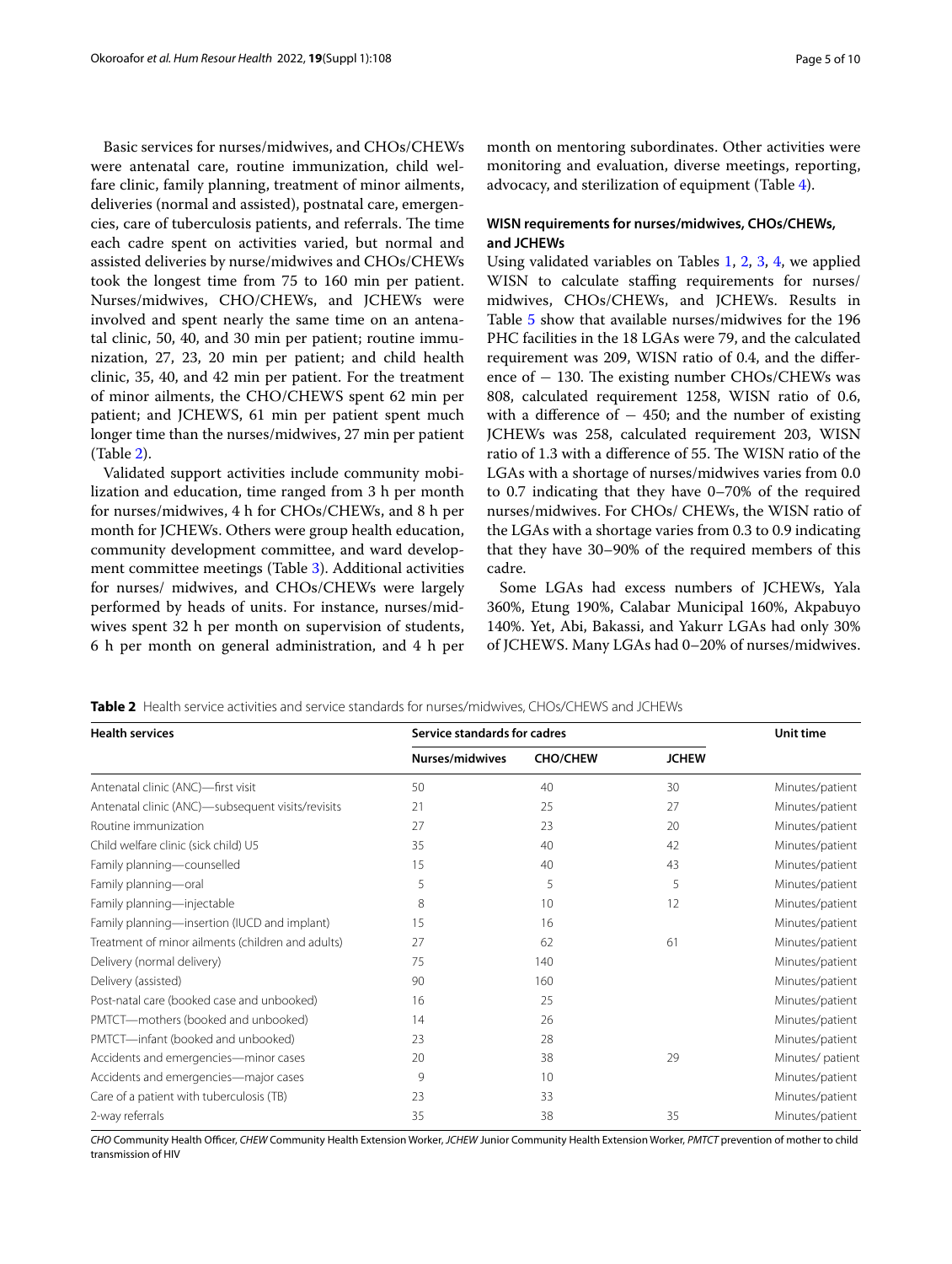| Workload components                                                                           | Actual working time per cadre |
|-----------------------------------------------------------------------------------------------|-------------------------------|
| <b>Table 3</b> Support activities and category allowance standards for normine nearly workers |                               |

<span id="page-5-0"></span>**Table 3** Support activities and category allowance standards for frontline health workers

| <b>Workload components</b>                                                             | Actual working time per cadre |                 |              |
|----------------------------------------------------------------------------------------|-------------------------------|-----------------|--------------|
|                                                                                        | Nurses/midwives               | <b>CHO/CHEW</b> | <b>JCHEW</b> |
| Community mobilization and education                                                   | 3 h/ month                    | 4 h/month       | 8 h/month    |
| Group health education                                                                 | 1 h/ week                     | 1 h/ week       | 1 h/week     |
| Community development Committees (CDC) meetings                                        | 2 h/ month                    | $2 h/m$ onth    | 2 h/month    |
| Ward development Committees (WDC) meetings                                             | 3 h/ month                    | 3 h/month       | 3 h/month    |
| Outreaches/community-based services                                                    | 4 h/month                     | 20 h/month      | 21 h/month   |
| Handing over/taking over, report writing and ward round (inpatient)<br>and outpatient) | 30 min/day                    | 30 min/day      | 30 min/day   |
| Follow-up care/ home visits                                                            | 3 h/week                      | 3 h/week        | 3 h/week     |
| Staff meetings                                                                         | 2 h/month                     | 2 h/month       | $2 h/m$ onth |
| Documentation on patients                                                              | 1 h/month                     | 1 h/month       | 1 h/month    |

*CHO* Community Health Officer, *CHEW* Community Health Extension Worker, *JCHEW* Junior Community Health Extension Worker

<span id="page-5-1"></span>**Table 4** Additional activities and individual allowance standards for health workers

| <b>Workload components</b>                                             | Nurses/midwives                           |                            | <b>CHO/CHEW</b>                           |                            |
|------------------------------------------------------------------------|-------------------------------------------|----------------------------|-------------------------------------------|----------------------------|
|                                                                        | Number of staff<br>performing the<br>task | <b>Actual working time</b> | Number of staff<br>performing the<br>task | <b>Actual working time</b> |
| Supervision of students                                                | 10                                        | 32 h/month                 | 10                                        | 8 h/month                  |
| General administration                                                 |                                           | 6 h/month                  |                                           | 4 h/month                  |
| Monthly report writing                                                 |                                           | 1 h/month                  |                                           | 1 h/month                  |
| Monitoring and evaluations/documentations/collation of<br>patient data |                                           | 3 h/month                  |                                           | 3 h/month                  |
| Review meetings (LGA coordination meeting)                             |                                           | 3 h/month                  |                                           | 3 h/month                  |
| Mentoring of subordinates                                              |                                           | 4 h/ month                 |                                           | 4 h/month                  |
| LGA technical meetings                                                 |                                           | 2 h/month                  |                                           | 2 h/month                  |
| PHC management committee meeting/facility manage-<br>ment meeting      |                                           | 2 h/month                  |                                           | 2 h/month                  |
| Advocacy                                                               |                                           | 6 h/year                   |                                           | 10 h/year                  |
| Bed making                                                             |                                           | 24 min/day                 | 2                                         | 24 min/day                 |
| Sterilization of equipment's                                           |                                           | 30 min/day                 |                                           | 30 min/day                 |

**CHO** Community Health Officer, CHEW Community Health Extension Worker

Indicating that the workload pressure for this cadre was generally high in Cross River State, yet Yala LGA had 120% of nurses and midwives (Fig. [1\)](#page-7-0).

# **Discussion**

This study highlights limited numbers of critical frontline health workers at the primary health care level in many local governments that are largely rural and builds on previous fndings [[9\]](#page-9-2). Even in countries where the majority of the population lives in rural areas, health care resources are concentrated in the cities [[10](#page-9-3)] and other levels of care [\[11](#page-9-4)], this includes health workers. We emphasize the need for nurses and midwives in underserved, remote, and rural communities where maternal and child mortality and morbidity rates are usually high, despite marginal improvements. In this study, 11 (61%) of health facilities had 0–40% of required nurses and midwives. Yet, basic primary health care services are designed to promptly deal with health care needs and save lives. Primary health care is to ensure the highest possible level of health and well-being, by focusing on people's needs and preferences as early as possible from health promotion to disease prevention to treatment, rehabilitation, and palliative care and close to their everyday environment [\[12](#page-9-5)].

Our study identifed overlap in some of the workload activities for nurse/midwives, CHO/CHEWs, and JCHEWs. If the three groups were qualifed to perform certain tasks and the dire need of a cadre, it is then more efective to transfer such tasks to the cadre in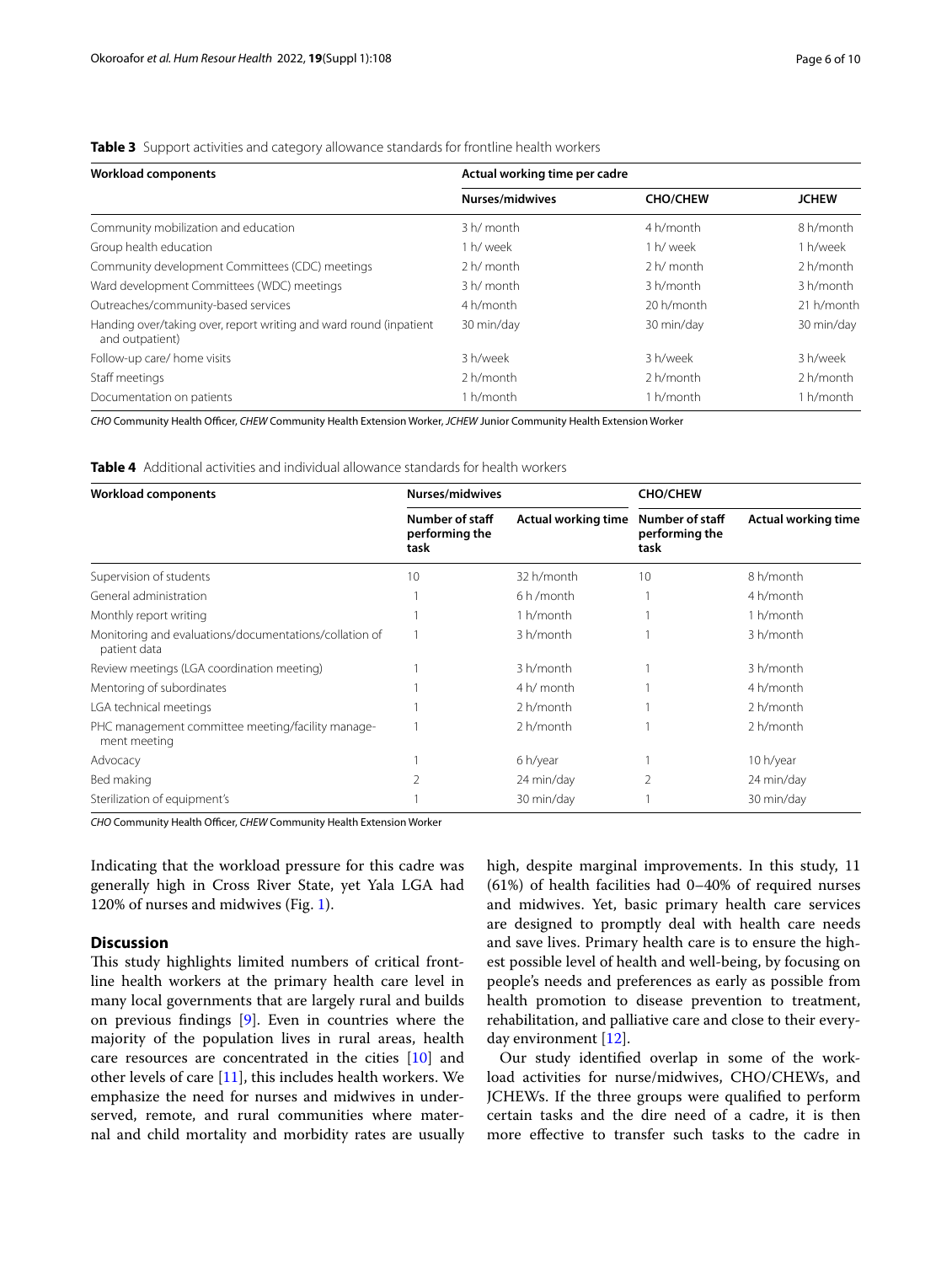<span id="page-6-0"></span>

| Local                             | Nurse/midwives |                                   |                       |                                      | CHO/CHEWS             |                           |                |                          | <b>JCHEWS</b>  |                           |                 |                           |
|-----------------------------------|----------------|-----------------------------------|-----------------------|--------------------------------------|-----------------------|---------------------------|----------------|--------------------------|----------------|---------------------------|-----------------|---------------------------|
| government<br>area                | Existing staff | requirement<br>Calculated         | WISN <sub>ratic</sub> | difference<br><b>WSN</b>             | Existing staff        | requirement<br>Calculated | WISN ratio     | difference<br><b>WSN</b> | Existing staff | requirement<br>Calculated | WISN ratio      | difference<br><b>WISN</b> |
| Abi LGA                           |                | $\circ$                           | $\overline{0}$        | ∞<br>T                               | 33                    | 24                        | 0.4            | $-4$                     | Ľ              |                           | $\frac{8}{2}$   | T                         |
| Akpabuyo LGA                      |                | $\circ$                           | $\sim$                | $\infty$<br>I                        | 5                     |                           | $\overline{0}$ | $-20$                    |                |                           | 4.              |                           |
| Bekwara LGA                       |                |                                   | $\frac{3}{2}$         | $\infty$<br>$\overline{1}$           | 35                    | $\overline{4}$            | $\overline{C}$ | $-12$                    |                |                           | Q               |                           |
| Akamkpa LGA                       |                | $\sim$                            | 0.4                   | $\infty$<br>$\mathbf{I}$             | 28                    | 53                        | 65             | $-25$                    |                |                           | Q               |                           |
| Bakassi LGA                       |                | $\subseteq$                       | $\rm ^{\circ}$        | $\frac{1}{1}$                        | $\stackrel{\circ}{=}$ | 52                        | $\frac{3}{2}$  | $-36$                    | ৩              | ∞                         | 0.8             | I                         |
| Boki LGA                          | ١C             |                                   | $\overline{0}$        | $\overline{1}$                       | 43                    | 62                        | $\overline{0}$ | $-19$                    | ᡡ              |                           | $\ddot{\omega}$ |                           |
| Calabar Munici-<br>$\overline{p}$ |                | ⊇                                 | S.O                   | 5<br>$\mathbf{I}$                    | 89                    | $\frac{8}{2}$             | 0.9            | $\frac{0}{1}$            | $\circ$        | $\scriptstyle\sim$        | $\circ$         |                           |
| Calabar South                     |                |                                   | $_{\odot}$            | $\frac{2}{1}$                        | SO,                   | $\infty$                  | 66             | $-40$                    |                | $\sim$                    | Z.              |                           |
| Etung LGA                         |                | $\mathop{^{\mathsf{2}}}\nolimits$ | 66                    | Щ<br>$\overline{\phantom{a}}$        | $\approx$             | 56                        | $\tilde{c}$    | $\overline{4}$           |                |                           | Ō.              |                           |
| Ikom LGA                          | ١C             | ⋣                                 | $\rm ^{0}$            | $\infty$<br>I                        | 4                     | 92                        | 0.4            | - 51                     |                | ∞                         | $\overline{0}$  | $\overline{1}$            |
| Obudu LGA                         | ᡋ              | $\simeq$                          | $\overline{O}$        | S<br>I                               | 34                    | 89                        | $\frac{5}{2}$  | $-34$                    |                | $\sim$                    | $\frac{6}{2}$   |                           |
| Obubra LGA                        | ١C             |                                   | 65                    | $\circ$<br>I                         | 34                    | $\mathcal{S}^{\circ}$     | 0.5            | $-35$                    |                |                           | O.              |                           |
| Obanilikui LGA                    |                | $\subseteq$                       | 0.4                   | $\circ$<br>I                         | 45                    | 53                        | 0.8            | $\frac{8}{1}$            |                | Ō                         | $\supseteq$     |                           |
| Ogoja LGA                         |                | $\supseteq$                       | $\Im$                 | $\infty$<br>$\overline{\phantom{a}}$ | $\overline{4}$        | 63                        | 66             | $-23$                    |                | $\supseteq$               | Ξ,              |                           |
| Odukpani LGA                      |                | ≅                                 | $\rm{C}$              | $\frac{3}{1}$                        | 45                    | 84                        | $\overline{0}$ | $-49$                    |                | O                         | Ņ               |                           |
| Yakurr LGA                        |                | $\overline{4}$                    | $\frac{3}{2}$         | $\frac{0}{1}$                        | 45                    | $\overline{0}$            | $\overline{0}$ | $-74$                    | 24             | 50                        | $\frac{8}{2}$   | ⊙<br>$\mathbf{I}$         |
| <b>Aala LGA</b>                   |                | 4                                 | $\Xi$                 |                                      | 108                   | SG                        | $\overline{0}$ | 52                       | 54             | 5ī                        | 3.6             | 39                        |
| Biase LGA                         |                |                                   | $\overline{\circ}$    | $\frac{1}{1}$                        | $\overline{2}$        | 5                         | $\approx$      | $-39$                    | $\overline{c}$ | $\approx$                 | $\overline{C}$  | O                         |
| Total                             | 29             | 209                               | $\overline{0}$        | $-130$                               | 808                   | 258                       | $\frac{6}{10}$ | 450<br>$\overline{1}$    | 258            | 203                       | m.              | 55                        |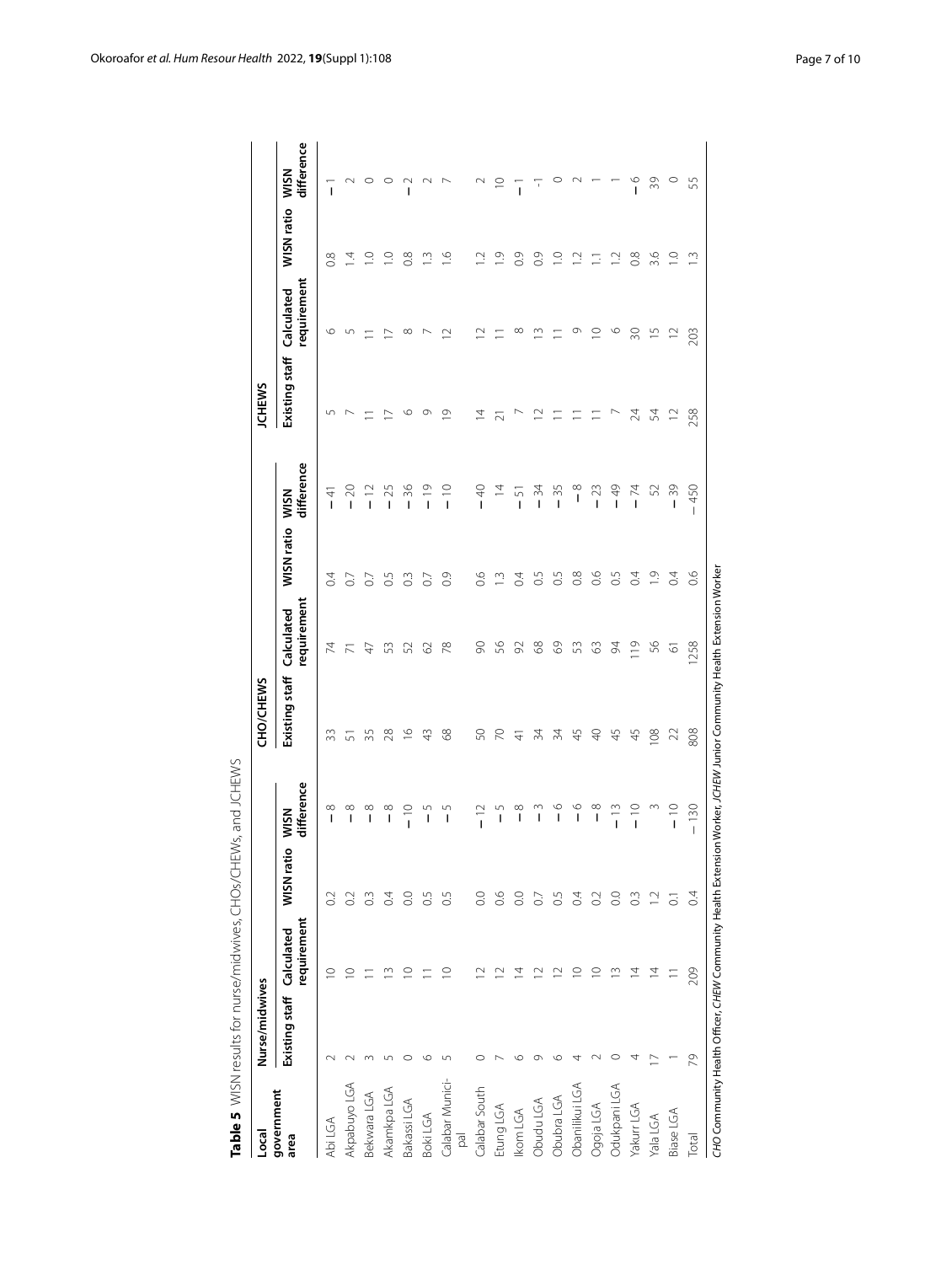

<span id="page-7-0"></span>abundance, in line with the task shifting and task sharing of the federal ministry of health. This would ultimately improve access to health care services by clients accessing services at this level. The task shifting and task sharing policy is part of the government's efort to address workforce shortages in the country and contribute to universal health coverage. This, however, should be implemented with adequate capacity enhancement strategies instituted.

The presence of qualified and motivated human resources is essential for adequate health service provision [[13\]](#page-9-6). Where critical health workers are not available in the community it makes access to health care difficult; afects the quality and quantity of available health services, and impedes progress towards universal coverage. Health workers are inextricably linked to the performance of health systems; and higher job satisfaction leads to higher organizational performance and customer satisfaction. When employees are satisfed with their jobs they are likely to behave toward customers in ways that yield positive service satisfaction [\[14\]](#page-9-7). Health workers are also more likely to work where they are needed. Addressing the peculiar needs of skilled health workers particularly those who provide services in remote and rural communities is necessary for retention, high performance, and increase access to the people and quality of service. Nurses and midwives are essential in the delivery of maternal and child health services; and many factors make the nursing profession more vulnerable to stress, intense interpersonal relationship, lack of proper job description, organizational factors, less monetary benefts, overloading, staf shortage, time defcit, and dealing with vulnerable and needy patients [[15\]](#page-9-8).

The WISN results provide reliable evidence to guide in the deployment and redistribution of health workers and tasks within health facilities and among the LGAs, based on workloads and local characteristics to promote equity in access and improve the quality of services. The State Primary Health Care Development Agency might consider task shifting and sharing to reduce the workload pressure on nurses and midwives. The participatory completion of the WISN process and emerging evidence, highlighting HRH mal-distribution and inadequacies, provide an opportunity for integrating WISN into the health workforce planning and management policies, strategies, and processes in Cross River State.

Experience shows that often, as access to care increases health systems risk being overburdened and fail to deliver safe, efective, and patient-centered care required for optimal health outcomes at individual and population levels [\[16](#page-9-9)]. Positive health outcomes in rural communities require motivated and skilled health workers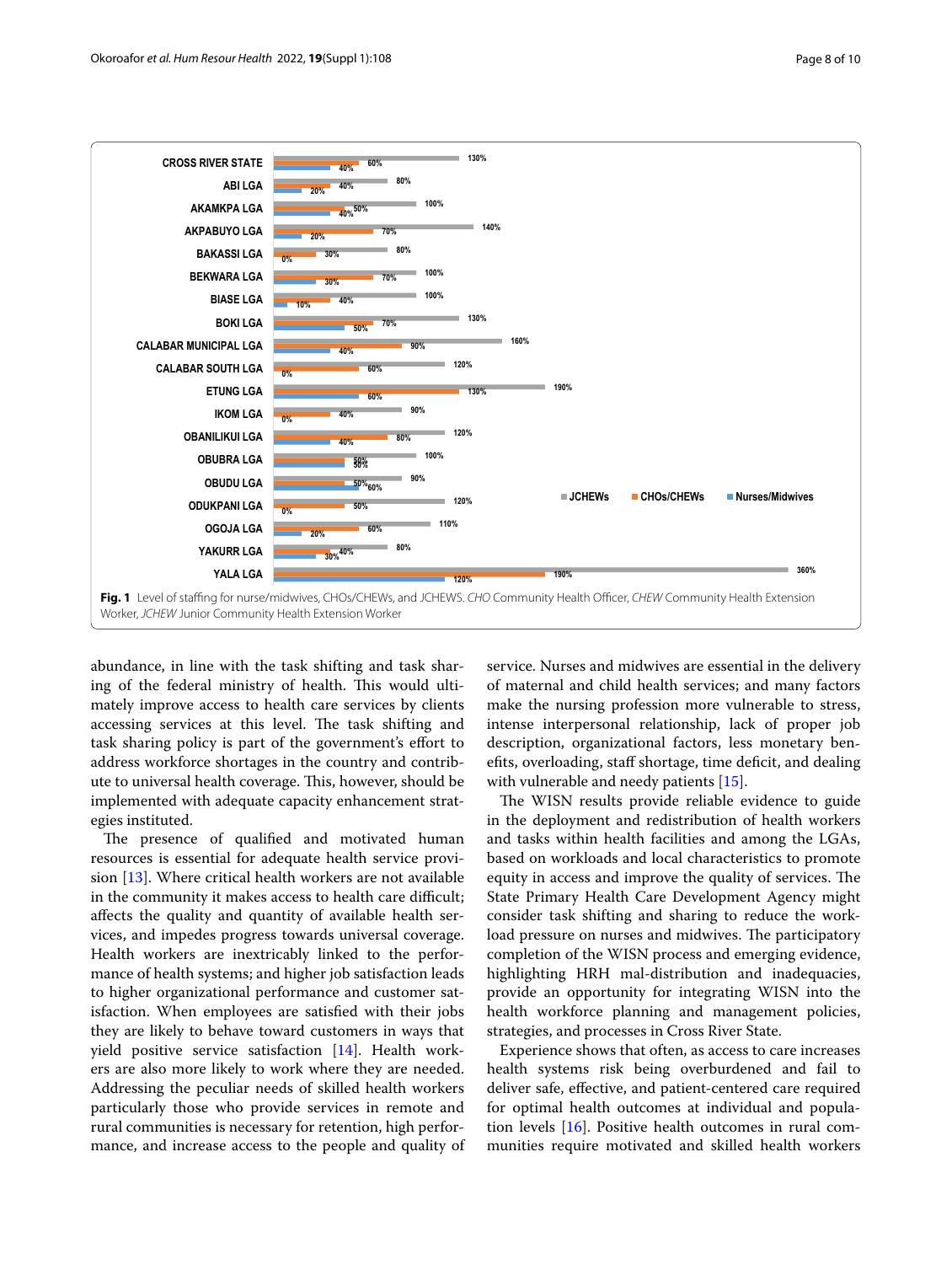committed to delivering equitable quality health services. This refers to the absence of disparities in the quality of health services between individuals and groups with diferent levels of underlying social disadvantage [\[17](#page-9-10)], required to improve health indices in African countries.

Furthermore, the health sector subsystems are interconnected and work in synergy to achieve results, understanding the poor health situation in Nigeria requires a holistic approach [[18\]](#page-9-11). At the macro-level, underpinned by the fact that health is deeply interconnected with the environment, trade, economic growth, social development, national security, human rights, and dignity, national health security is a defense against internal and external public health risks and threats that by nature do not respect borders  $[19]$ . This implies that health workers are also at the center of national economic growth and security.

## **Conclusion**

Our fndings indicated marked shortages of needed health workforce, particularly nurses and midwives at the primary level of care; and overlap in some of the tasks performed by nurses/ midwives, CHO/CHEWs, and JCHEWs. Since the three groups were qualifed to perform certain tasks, it is then more efective to transfer such tasks to the cadre in abundance, in line with the task shifting and task sharing of the federal ministry of health. The task shifting and task sharing policy is part of the government's efort to address workforce shortages in the country and contribute to universal health coverage. The goal is to achieve universal health coverage and health needs of the population through the mobilization of available human resources to ensure equity, accessibility, and efectiveness in the delivery of essential health care services [[20\]](#page-9-13).

The team applied a participatory approach involving major ministry officials, secondary and primary health care officials, and officers from training institutions. We trained adequate numbers of senior health care professionals to continue applying the WISN method and institutionalize the process, for credible HRH planning. The State Ministry of Health may also consider conducting WISN for the secondary health facilities that serve as referral centers to understand the workload pressure.

## **Abbreviations**

CHEW: Community Health Extension Workers; CHO: Community Health Officers; CHPs: Community Health Practitioners; EWG: Expert Working Group; FMOH: Federal Ministry of Health; HRHM: Human Resource for Health Management; HRHP: Human Resource for Health Planning; JCHEWS: Junior Community Health Extension Workers; LGA: Local Government Area; NPHCDA: National Primary Health Care Development Agency; SMOH: State Ministry of Health; SPHCDA: State Primary Health Care Development Agency; SST: State Steering Committee; TTF: Technical task force; WISN: Workload indicators of

staffing needs; WMHCP: Ward minimum health care package; WSG: WISN Study Group.

#### **Acknowledgements**

The authors acknowledge the support of the Government of Canada through Global Afairs Canada who funded the Enhancing the Ability of Frontline Health Workers to Improve Health in Nigeria Project—A-035024/1 and this study. Our profound appreciation and immense thanks go to the senior management of the Cross River State Ministry of Health for commissioning this study. We are thankful to the Cross River State Primary Health Care Development Agency for supporting the conduct of this study.

#### **About this supplement**

This article has been published as part of Human Resources for Health Volume 19, Supplement 1 2021: Countries' experiences on implementing WISN methodology for health workforce planning and estimation. The full contents of the supplement are available at [https://human-resourceshealth.biomedcentral.](https://human-resourceshealth.biomedcentral.com/articles/supplements/volume-19-supplement-1) [com/articles/supplements/volume-19-supplement-1](https://human-resourceshealth.biomedcentral.com/articles/supplements/volume-19-supplement-1).

#### **Authors' contributions**

OSC, AA, OM, NJ, and, AW conceived and designed the study. OSC and BJ coordinated data collection. OSC analyzed the data and wrote the initial manuscript. All authors read, reviewed, and approved the fnal manuscript.

#### **Funding**

The Global Afairs Canada funded this study under, Enhancing the Ability of Frontline Health Workers to Improve Health in Nigeria Project—A-035024/1.

#### **Availability of data and materials**

Data and materials are available on request.

#### **Declarations**

#### **Ethics approval and consent to participate**

Written consent was obtained before data collection although the National Code of Research Ethics exempts ethical approval for studies involving the collection of existing data whose sources are publicly available.

#### **Consent for publication**

Not applicable.

#### **Competing interests**

The authors declare that they have no competing interests.

#### **Author details**

<sup>1</sup> World Health Organization Country Office for Nigeria, Abuja, Nigeria. <sup>2</sup> World Health Organization Regional Office for Africa, Brazaville, Congo.<sup>3</sup>Global Affairs Canada, Abuja, Nigeria. <sup>4</sup> Cross River State Ministry of Health, Calabar, Nigeria.

Received: 20 August 2021 Accepted: 24 August 2021 Published: 28 January 2022

#### **References**

- <span id="page-8-0"></span>1. World Health Organization. Global strategy on human resources for health: workforce 2030. WHO, 2016.
- <span id="page-8-1"></span>2. World Health Organization. The World Health Report 2006: working together for health. Geneva: World Health Organization; 2006.
- <span id="page-8-2"></span>3. National Human Development Report: Human security and human development in Nigeria; 2016.
- <span id="page-8-3"></span>Narayan V, John-Stewart G, Gage G, O'Malley G. If I had known I would have applied: poor communication, job dissatisfaction, and attrition of rural health workers in Sierra Leone. Human Resour Health. 2018: 16–50.
- <span id="page-8-4"></span>5. World Health Organization. WISN: workload indicators of stafng needs. User's Manual. Geneva: World Health Organization; 2010.
- <span id="page-8-5"></span>6. Federal Ministry of Health Nigeria. National human resources for health policy. Abuja: Federal Republic of Nigeria; 2015.